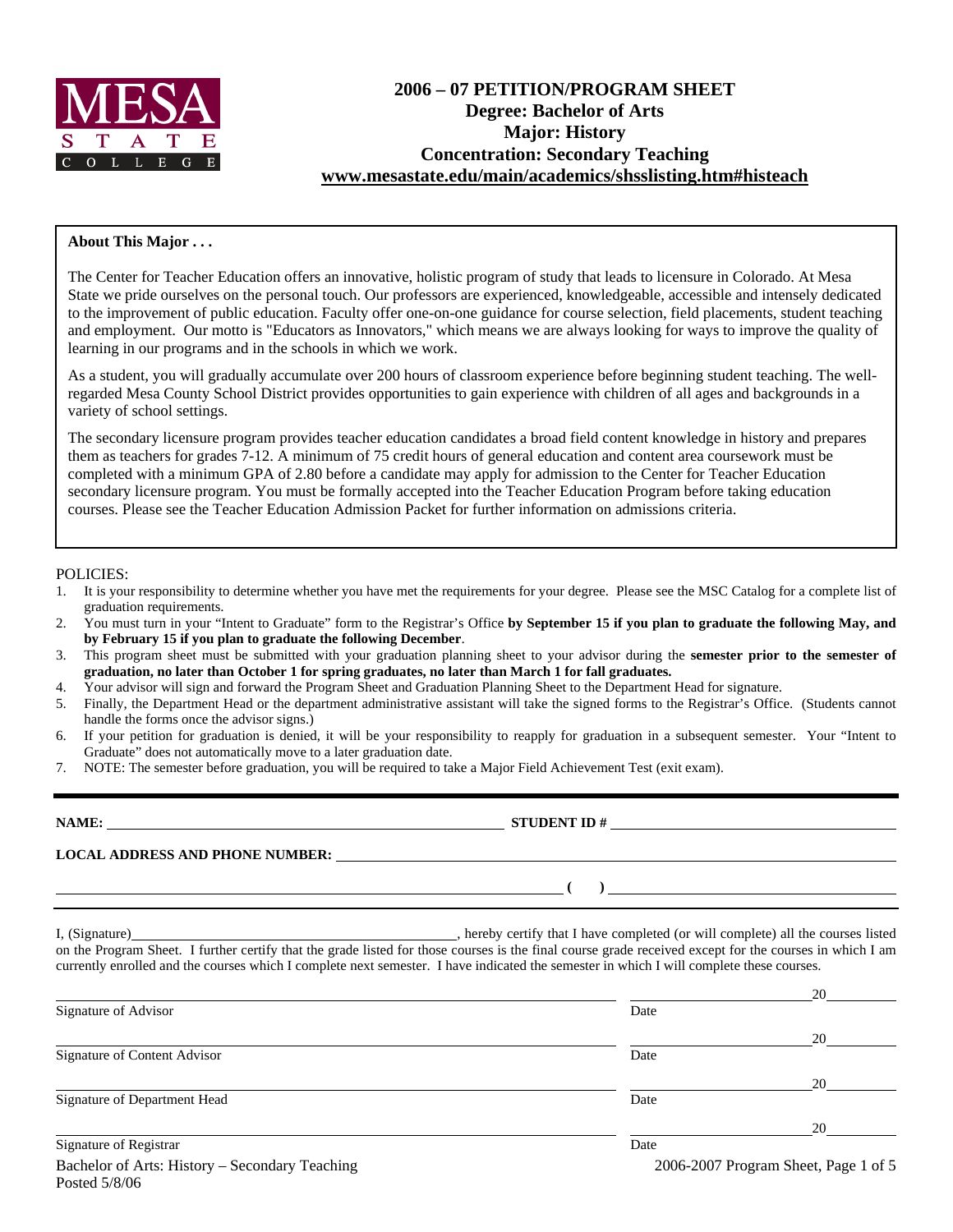- Must earn 120 semester hours and meet the academic residency requirements to earn a baccalaureate degree at Mesa State College.
- Must earn a minimum of 40 semester hours in upper division courses (i.e., 300-level and 400-level courses).
- A cumulative grade point average of 2.8 or higher must be maintained for all courses.
- When filling out this program sheet a course can only be used once, i.e., no double counting is allowed between categories.
- Excess KINA/HPWE courses beyond the two required and pre-collegiate courses (usually numbered below 100) cannot be used for graduation.
- All degree requirements must be completed as described. Any exceptions or substitutions must be recommended in advance by the faculty advisor and approved by the Department Head. Courses related to teacher licensure must also be approved by the Teacher Education Dept.
- It is recommended that students work closely with a faculty advisor when selecting courses and scheduling classes prior to registration.
- Students are required to participate in exit examinations or other programs deemed necessary to comply with the college accountability requirement.
- Students must PASS the PLACE or PRAXIS II exam in the content area prior to commencing the internship. Also, ALL other coursework toward the degree must be successfully completed prior to the internship.

#### General Education Requirements (Minimum of 33 semester hours) See the M.S.C. catalog for the list of courses that meet the general education categories.

| Trns/Subs<br>Course<br>No.<br>Credit<br>Grade<br>Term<br>Year                                                                        | Grade<br>Trns/Subs<br>Course<br>No.<br>Credit<br>Term<br>Year                                         |
|--------------------------------------------------------------------------------------------------------------------------------------|-------------------------------------------------------------------------------------------------------|
| English: ENGL 111 and 112 (6 semester hours, must receive a grade                                                                    | Social and Behavioral Sciences: (6 Semester Hours)                                                    |
| of "B" or higher, must be completed by the time the student has 60                                                                   |                                                                                                       |
| semester hours.)                                                                                                                     |                                                                                                       |
| *#ENGL                                                                                                                               |                                                                                                       |
| *#ENGL                                                                                                                               | <b>Fine Arts:</b> (3 semester hours)                                                                  |
| *ENGL 129, Honors English, may be substituted for ENGL 111 and ENGL                                                                  |                                                                                                       |
| 112. Must earn a grade of "B" or better.                                                                                             |                                                                                                       |
|                                                                                                                                      | <b>Natural Sciences:</b> (6 semester hours)                                                           |
| Math: MATH 110 or higher (3 semester hours, must receive a grade                                                                     | (At least one course must include a lab)                                                              |
| of "C" or better, must be completed by the time the student has 60                                                                   |                                                                                                       |
| semester hours.)                                                                                                                     |                                                                                                       |
| <b>MATH</b>                                                                                                                          |                                                                                                       |
|                                                                                                                                      |                                                                                                       |
| Humanities: (6 semester hours)                                                                                                       | Applied Studies: (3 semester hours)                                                                   |
|                                                                                                                                      | #SPCH<br>102<br>$\overline{\mathbf{3}}$                                                               |
|                                                                                                                                      |                                                                                                       |
|                                                                                                                                      | $#$ Must earn a " <b>B</b> " or higher                                                                |
| Other Requirements (9 semester hours)                                                                                                |                                                                                                       |
|                                                                                                                                      |                                                                                                       |
| Kinesiology: (3 Semester Hours)                                                                                                      | <b>Bachelor of Arts Degree Distinction:</b> (6 semester hours)                                        |
|                                                                                                                                      |                                                                                                       |
| Trns/Subs<br>Course<br><u>No.</u><br>Credit<br>Grade<br>Term<br>Year                                                                 | (Two consecutive classes in the same foreign language.)                                               |
| <b>KINE/HPWA</b><br>100<br>$\mathbf{1}$                                                                                              | Course<br>No.<br>Credit<br>Grade<br>Term<br>Trns/Subs<br>Year                                         |
| <b>KINA/HPWE</b>                                                                                                                     |                                                                                                       |
| <b>KINA/HPWE</b>                                                                                                                     | FLA<br>$\frac{3}{2}$<br>3<br>FLA                                                                      |
| See the M.S.C. catalog for the list of approved KINA/HPWE/Selected DANC<br>courses.                                                  | (FLAS 114 & 115 will <b>NOT</b> fulfill this requirement.) (Must receive a grade of "C" or<br>above.) |
| Major Requirements (83 Semester Hours)                                                                                               |                                                                                                       |
|                                                                                                                                      |                                                                                                       |
| Social Science Core (15 semester hours, 6 hours may be used to fulfill Social and Behavioral Science General Education Requirements) |                                                                                                       |
| Trns/Subs<br>Course<br><u>No.</u><br>Credit<br>Grade<br>Term<br>Year                                                                 | Credit<br>Grade<br>Trns/Subs<br><u>No.</u><br>Term<br><b>Course</b><br>Year                           |
| ANTH<br>$\overline{3}$<br>201                                                                                                        | <b>POLS</b><br>101                                                                                    |
| <b>GEOG</b><br>$\overline{3}$<br>103                                                                                                 | 3<br>$or$                                                                                             |
| 3 <sup>7</sup><br><b>ECON</b><br>201                                                                                                 | <b>POLS</b><br>261                                                                                    |
| $\overline{3}$<br><b>PSYC</b><br>$233*$                                                                                              |                                                                                                       |
| *Must receive grade of B of higher                                                                                                   |                                                                                                       |
|                                                                                                                                      |                                                                                                       |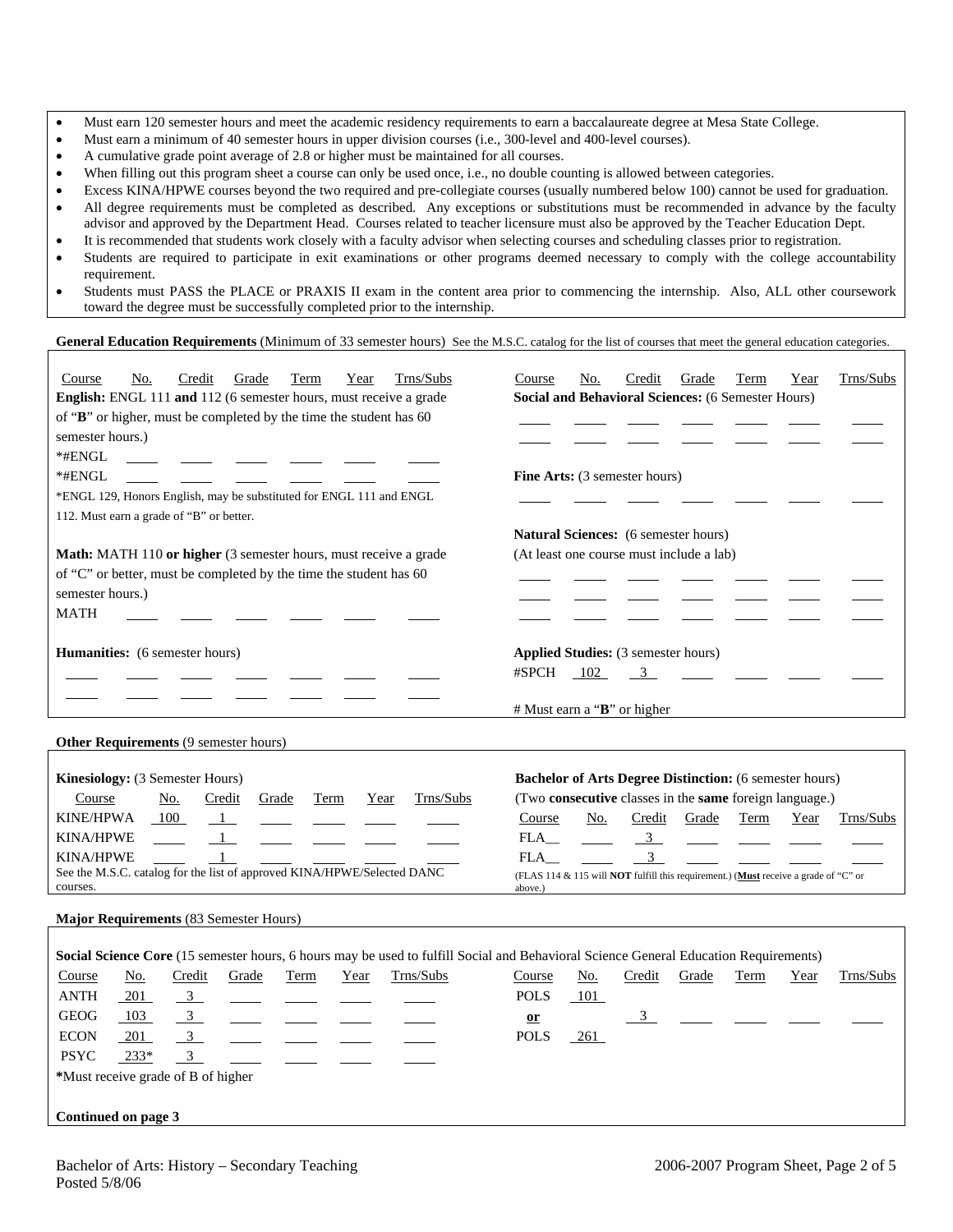| <b>History Core (18 Semester Hours)</b><br>Course                                                                                                                                                                                                                                                                                                                                                                                   | No.                                                                                                                    | Credit                  | Grade                                                                                                                | Term | Year | Trns/Subs                                                                           | Course                                                                                                                                                                                | No.  | Credit                                                                                                        | Grade                    | Term | Year | Trns/Subs                                                   |
|-------------------------------------------------------------------------------------------------------------------------------------------------------------------------------------------------------------------------------------------------------------------------------------------------------------------------------------------------------------------------------------------------------------------------------------|------------------------------------------------------------------------------------------------------------------------|-------------------------|----------------------------------------------------------------------------------------------------------------------|------|------|-------------------------------------------------------------------------------------|---------------------------------------------------------------------------------------------------------------------------------------------------------------------------------------|------|---------------------------------------------------------------------------------------------------------------|--------------------------|------|------|-------------------------------------------------------------|
| <b>HIST</b>                                                                                                                                                                                                                                                                                                                                                                                                                         | 101                                                                                                                    | $\frac{3}{2}$           |                                                                                                                      |      |      |                                                                                     | <b>HIST</b>                                                                                                                                                                           | 132  | $\frac{3}{2}$                                                                                                 |                          |      |      |                                                             |
| <b>HIST</b>                                                                                                                                                                                                                                                                                                                                                                                                                         | 102                                                                                                                    | $\frac{3}{2}$           |                                                                                                                      |      |      |                                                                                     | <b>HIST</b>                                                                                                                                                                           | 202  | $\frac{3}{2}$                                                                                                 | $\sim$                   |      |      |                                                             |
| <b>HIST</b>                                                                                                                                                                                                                                                                                                                                                                                                                         | 131                                                                                                                    | $\overline{\mathbf{3}}$ |                                                                                                                      |      |      |                                                                                     | <b>HIST</b>                                                                                                                                                                           | 404  | $\overline{\mathbf{3}}$                                                                                       |                          |      |      |                                                             |
| <b>History Electives</b> (21 Upper Division Semester Hours)<br>One Upper Division history course chosen from each History area; one European, one U.S., one Third World, one Topical listed on page 4:                                                                                                                                                                                                                              |                                                                                                                        |                         |                                                                                                                      |      |      |                                                                                     |                                                                                                                                                                                       |      |                                                                                                               |                          |      |      |                                                             |
| Course                                                                                                                                                                                                                                                                                                                                                                                                                              |                                                                                                                        |                         |                                                                                                                      |      |      |                                                                                     | Course                                                                                                                                                                                |      | Credit                                                                                                        |                          |      |      |                                                             |
|                                                                                                                                                                                                                                                                                                                                                                                                                                     | No.                                                                                                                    | Credit                  | Grade<br>European History: (3 semester hours) Choose one course from                                                 | Term | Year | Trns/Subs<br>HIST 301, HIST 330, HIST 331, HIST 350, HIST 360, HIST 400 or HIST 430 |                                                                                                                                                                                       | No.  | U.S. History: (3 semester hours) Choose one course from<br>HIST 342, HIST 344, HIST 346, HIST 347 or HIST 420 | Grade                    | Term | Year | Trns/Subs                                                   |
| <b>HIST</b>                                                                                                                                                                                                                                                                                                                                                                                                                         |                                                                                                                        | $\overline{3}$          |                                                                                                                      |      |      |                                                                                     | <b>HIST</b>                                                                                                                                                                           |      | $\overline{\mathbf{3}}$<br>Topical History: (3 semester hours) Choose one course from                         |                          |      |      |                                                             |
|                                                                                                                                                                                                                                                                                                                                                                                                                                     |                                                                                                                        |                         | Third World History: (3 semester hours) Choose one course from<br>HIST 306, HIST 310, HIST 340, HIST 401 or HIST 403 |      |      |                                                                                     |                                                                                                                                                                                       |      | HIST 405, HIST 410, HIST 435 or HIST 440                                                                      |                          |      |      | HIST 315, HIST 316, HIST 320, HIST 332, HIST 355, HIST 375, |
| <b>HIST</b>                                                                                                                                                                                                                                                                                                                                                                                                                         |                                                                                                                        | $\overline{\mathbf{3}}$ |                                                                                                                      |      |      |                                                                                     | <b>HIST</b>                                                                                                                                                                           |      | $\overline{\mathbf{3}}$                                                                                       |                          |      |      |                                                             |
|                                                                                                                                                                                                                                                                                                                                                                                                                                     |                                                                                                                        |                         |                                                                                                                      |      |      |                                                                                     |                                                                                                                                                                                       |      |                                                                                                               |                          |      |      |                                                             |
|                                                                                                                                                                                                                                                                                                                                                                                                                                     |                                                                                                                        |                         |                                                                                                                      |      |      |                                                                                     | And (9 semester hours) Three additional Upper Division History courses selected from European, U.S., Third World or Topical History:                                                  |      |                                                                                                               |                          |      |      |                                                             |
| Course<br><b>HIST</b>                                                                                                                                                                                                                                                                                                                                                                                                               | No.                                                                                                                    | Credit<br>$\frac{3}{2}$ | Grade                                                                                                                | Term | Year | Trns/Subs                                                                           | Course<br><b>HIST</b>                                                                                                                                                                 | No.  | Credit<br>$\frac{3}{2}$                                                                                       | Grade                    | Term | Year | Trns/Subs                                                   |
| <b>HIST</b>                                                                                                                                                                                                                                                                                                                                                                                                                         |                                                                                                                        | $\overline{3}$          |                                                                                                                      |      |      |                                                                                     |                                                                                                                                                                                       |      |                                                                                                               |                          |      |      |                                                             |
|                                                                                                                                                                                                                                                                                                                                                                                                                                     |                                                                                                                        |                         |                                                                                                                      |      |      |                                                                                     |                                                                                                                                                                                       |      |                                                                                                               |                          |      |      |                                                             |
|                                                                                                                                                                                                                                                                                                                                                                                                                                     |                                                                                                                        |                         |                                                                                                                      |      |      |                                                                                     | Secondary Education Requirements (29 Semester Hours) *Prerequisites: ENGL 111, ENGL 112, SPCH 102, PSYC 233 (all with a grade of B or                                                 |      |                                                                                                               |                          |      |      |                                                             |
| Course                                                                                                                                                                                                                                                                                                                                                                                                                              | No.                                                                                                                    | Credit                  | Grade                                                                                                                | Term | Year | Trns/Subs                                                                           | better), Declared major in History - Leading to Secondary Teacher Licensure and formal acceptance to the Teacher Education Program<br>Course                                          | No.  | Credit                                                                                                        | Grade                    | Term | Year | Trns/Subs                                                   |
| <b>EDUC</b>                                                                                                                                                                                                                                                                                                                                                                                                                         | $211*$                                                                                                                 | $\frac{2}{2}$           |                                                                                                                      |      |      |                                                                                     | <b>EDUC</b>                                                                                                                                                                           | 497  | $\frac{3}{2}$                                                                                                 | $\overline{\phantom{a}}$ |      |      |                                                             |
| $\mathop{\rm EDUC}\nolimits$                                                                                                                                                                                                                                                                                                                                                                                                        | 342                                                                                                                    | $\frac{3}{2}$           |                                                                                                                      |      |      |                                                                                     | <b>EDUC</b>                                                                                                                                                                           | 497B | $\frac{1}{\sqrt{2}}$                                                                                          | $\overline{\phantom{a}}$ |      |      |                                                             |
| <b>EDUC</b>                                                                                                                                                                                                                                                                                                                                                                                                                         | 343                                                                                                                    | $\frac{3}{2}$           |                                                                                                                      |      |      |                                                                                     | <b>EDUC</b>                                                                                                                                                                           | 499G | 12                                                                                                            |                          |      |      |                                                             |
| <b>EDUC</b>                                                                                                                                                                                                                                                                                                                                                                                                                         | 442                                                                                                                    | 5                       |                                                                                                                      |      |      |                                                                                     |                                                                                                                                                                                       |      |                                                                                                               |                          |      |      |                                                             |
| Student must PASS the PLACE or PRAXIS II exam in the content area prior to commencing the internship. Also, ALL other coursework<br>toward the degree must be successfully completed prior to internship.                                                                                                                                                                                                                           |                                                                                                                        |                         |                                                                                                                      |      |      |                                                                                     |                                                                                                                                                                                       |      |                                                                                                               |                          |      |      |                                                             |
|                                                                                                                                                                                                                                                                                                                                                                                                                                     |                                                                                                                        |                         |                                                                                                                      |      |      |                                                                                     |                                                                                                                                                                                       |      |                                                                                                               |                          |      |      |                                                             |
|                                                                                                                                                                                                                                                                                                                                                                                                                                     |                                                                                                                        |                         |                                                                                                                      |      |      |                                                                                     | <b>GRADUATION INFORMATION</b>                                                                                                                                                         |      |                                                                                                               |                          |      |      |                                                             |
|                                                                                                                                                                                                                                                                                                                                                                                                                                     |                                                                                                                        |                         |                                                                                                                      |      |      |                                                                                     | See the "Undergraduate Graduation Requirements" in the Mesa State College catalog for additional graduation information.<br>A 2.8 Minimum Cumulative Grade Point Average is required. |      |                                                                                                               |                          |      |      |                                                             |
|                                                                                                                                                                                                                                                                                                                                                                                                                                     |                                                                                                                        |                         |                                                                                                                      |      |      |                                                                                     |                                                                                                                                                                                       |      |                                                                                                               |                          |      |      |                                                             |
| <b>GENERAL EDUCATION REQUIREMENTS</b> (Minimum of 33 Semester hours) See current Mesa State College catalog for list of courses that<br>fulfill the requirements below. If one (or more) of the selections below is required in your major, you must use it to fulfill the major requirement and<br>make a different selection to meet the general education requirement. The courses may not be used to fulfill both requirements. |                                                                                                                        |                         |                                                                                                                      |      |      |                                                                                     |                                                                                                                                                                                       |      |                                                                                                               |                          |      |      |                                                             |
| English – 6 Semester hours (Must be completed before student has 60 semester hours. Must receive grade of "B" or above.)<br>ENGL 111 and ENGL 112<br>ENGL 129 (by permission)<br>or                                                                                                                                                                                                                                                 |                                                                                                                        |                         |                                                                                                                      |      |      |                                                                                     |                                                                                                                                                                                       |      |                                                                                                               |                          |      |      |                                                             |
| Mathematics - 3 Semester hours chosen from: MATH 110 or higher<br>(Must be <b>completed</b> before student has 60 semester hours. Must receive grade of "C" or above.)                                                                                                                                                                                                                                                              |                                                                                                                        |                         |                                                                                                                      |      |      |                                                                                     |                                                                                                                                                                                       |      |                                                                                                               |                          |      |      |                                                             |
| <b>Humanities – 6</b> semester hours                                                                                                                                                                                                                                                                                                                                                                                                |                                                                                                                        |                         |                                                                                                                      |      |      |                                                                                     |                                                                                                                                                                                       |      |                                                                                                               |                          |      |      |                                                             |
|                                                                                                                                                                                                                                                                                                                                                                                                                                     |                                                                                                                        |                         | Social and Behavioral Sciences - 6 semester hours                                                                    |      |      |                                                                                     |                                                                                                                                                                                       |      |                                                                                                               |                          |      |      |                                                             |
|                                                                                                                                                                                                                                                                                                                                                                                                                                     |                                                                                                                        |                         |                                                                                                                      |      |      |                                                                                     |                                                                                                                                                                                       |      |                                                                                                               |                          |      |      |                                                             |
|                                                                                                                                                                                                                                                                                                                                                                                                                                     | Fine $Arts - 3$ semester hours<br><b>Natural Sciences – 6</b> semester hours (At least one course must include a lab.) |                         |                                                                                                                      |      |      |                                                                                     |                                                                                                                                                                                       |      |                                                                                                               |                          |      |      |                                                             |
| Applied Studies - 3 semester hours (SPCH 102 required with a "B" or better.)                                                                                                                                                                                                                                                                                                                                                        |                                                                                                                        |                         |                                                                                                                      |      |      |                                                                                     |                                                                                                                                                                                       |      |                                                                                                               |                          |      |      |                                                             |
|                                                                                                                                                                                                                                                                                                                                                                                                                                     |                                                                                                                        |                         |                                                                                                                      |      |      |                                                                                     |                                                                                                                                                                                       |      |                                                                                                               |                          |      |      |                                                             |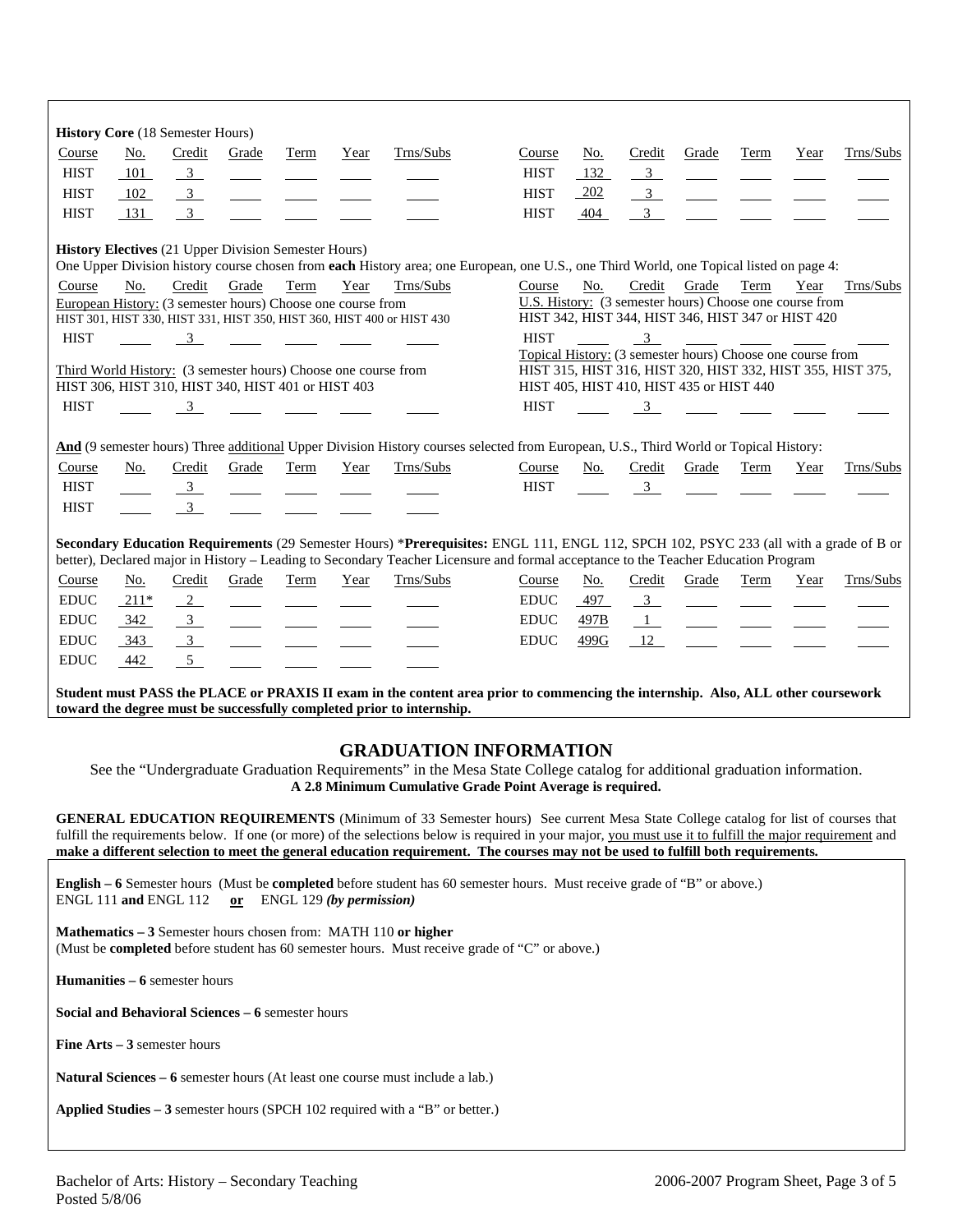### **OTHER REQUIREMENTS** (9 Semester Hours)

**Kinesiology – 3** Semester Hours Each student must take KINE/HPWA 100 together with two KINA/HPWE/Selected DANC courses. See current catalog for listing.

## **Degree Distinction – 6** Semester Hours

Select from one of the following sequences:

 FLAF 111 *followed by* FLAF 112 **or** FLAG 111 *followed by* FLAG 112 **Or** FLAS 111 *followed by* FLAS 112 **or** Two **consecutive** classes in the **same** foreign language. \*(FLAS 114 & 115 will **NOT** fulfill this requirement. **Must** receive a grade of "C" or above in **both** classes.)

#### **History – Leading to Secondary Teacher Licensure** (83 Semester Hours)

| <b>Social Science Core (15 Semester Hours)</b><br><b>ANTH 201 Cultural Anthropology</b><br>GEOG 103 World Regional Geography<br><b>ECON 201 Principles of Macroeconomics</b><br>POLS 101 American Government or<br>POLS 261 Comparative Politics<br>PSYC 233 Human Growth and Development<br>(Students may use 6 semester hours from the above list to fulfill the<br>Social and Behavioral Science General Education Requirement)                                                                                                                                                                                                                                                                                                                                                                                                                                            |                                                                                                                                          | <b>History Core (18 Semester hours)</b><br><b>HIST 101 Western Civilizations</b><br>HIST 102 Western Civilization<br>HIST 131 U.S. History<br>HIST 132 U.S. History<br>HIST 202 Intro to Historical Research<br>HIST 404 Senior Seminar in Historical Research                                                                                                                                                                                                                                                   |
|-------------------------------------------------------------------------------------------------------------------------------------------------------------------------------------------------------------------------------------------------------------------------------------------------------------------------------------------------------------------------------------------------------------------------------------------------------------------------------------------------------------------------------------------------------------------------------------------------------------------------------------------------------------------------------------------------------------------------------------------------------------------------------------------------------------------------------------------------------------------------------|------------------------------------------------------------------------------------------------------------------------------------------|------------------------------------------------------------------------------------------------------------------------------------------------------------------------------------------------------------------------------------------------------------------------------------------------------------------------------------------------------------------------------------------------------------------------------------------------------------------------------------------------------------------|
| <b>History Electives (21 Semester Hours)</b><br>One course in European History. Select from:;<br>HIST 301 History of England Since 1485<br>HIST 330 History of 19 <sup>th</sup> Century Europe<br>HIST 331 The 20 <sup>th</sup> Century<br>HIST 350 Renaissance and Reformation<br>HIST 360 Medieval Europe<br>HIST 400 The Soviet Union and Eastern Europe<br>HIST 430 The Ancient Mediterranean World<br>One Course in United States History. Select from:<br>HIST 342 The Early American Republic<br>HIST 344 The Age of Industry in America<br>HIST 346 The 1950's and 1960's<br>HIST 347 Global America: 1970-2000<br>HIST 420 Civil War<br>One Course in Third World History. Select from:<br>HIST 306 History of South and Southeast Asia<br>HIST 310 Latin American Civilization<br>HIST 340 History of the Islamic World<br>HIST 401 East Asia: The Formative Period |                                                                                                                                          | One course in Topical History. Select from:<br>HIST 315 American Indian History<br>HIST 316 American Slavery<br>HIST 320 The American West<br>HIST 332 History of Modern Warfare<br><b>HIST 355 Ancient and Medieval Cities</b><br>HIST 375 American Sports History<br>HIST 405 Introduction to Public History<br>HIST 410 Environmental History<br>HIST 435 Classical Archaeology<br>HIST 440 Early & Medieval Christianity<br>And three <i>additional</i> history courses selected<br>from those listed above. |
| HIST 403 East Asia and the Modern World<br><b>Secondary Education Requirements (29 semester hours)</b><br>*Prerequisites: ENGL 111, ENGL 112, SPCH 102, PSYC 233 (all with grade of B or better) and declared major in History - Leading to<br>Secondary Teacher Licensure and formal acceptance into the Teacher Education Program<br>*EDUC 211 Foundations of Education<br>EDUC 342 Pedagogy & Assessment: Secondary/K-12<br>EDUC 343 Teaching to Diversity<br>EDUC 442 Integrating Literacy Across the Curriculum<br>EDUC 497 Content Methodology Practicum<br>EDUC 497B Methods of Teaching Secondary Social<br><b>Studies</b><br>EDUC 499G Teaching Internship and Colloquium                                                                                                                                                                                            | 2 semester hours<br>3 semester hours<br>3 semester hours<br>5 semester hours<br>3 semester hours<br>1 semester hour<br>12 semester hours | 20 Field Experience Hours<br>20 Field Experience Hours<br>20 Field Experience Hours<br>60 Field Experience Hours<br>80 Field Experience Hours with EDUC 497B<br>600 Field Experience Hours                                                                                                                                                                                                                                                                                                                       |

**Students must PASS the PLACE or PRAXIS II exam in the content area prior to commencing the internship. Also, ALL other coursework toward the degree must be successfully completed prior to internship.** 

Students are required to participate in exit examinations or other programs deemed necessary to comply with the college accountability requirement. All degree requirements must be completed as described above. Any exceptions or substitutions must be recommended in advance by the faculty advisor, approved by the Department Head and the Teacher Education Department.